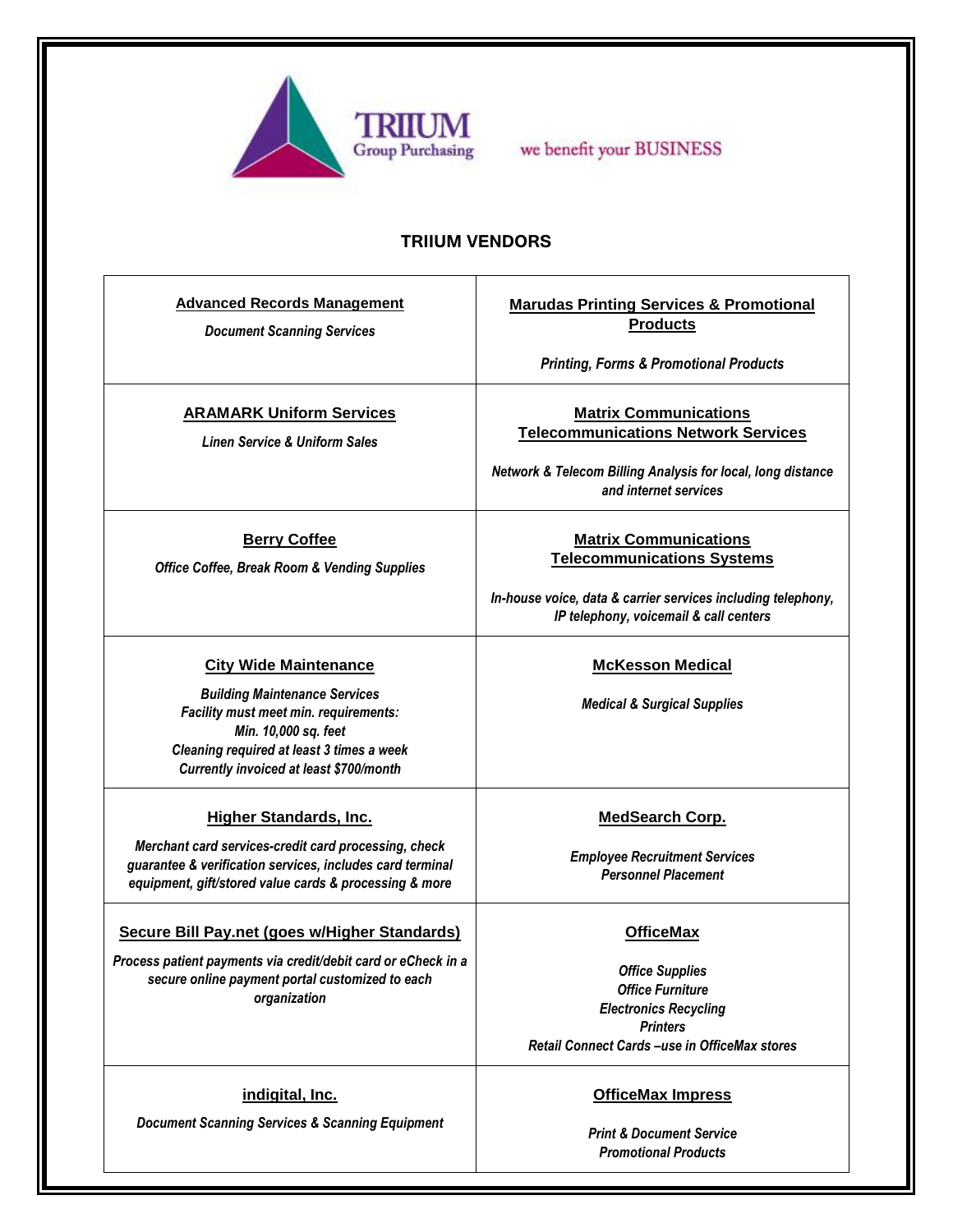| <b>Ineo Technology LLC</b>                                                           | <b>On Call Clinicians</b>                                              |
|--------------------------------------------------------------------------------------|------------------------------------------------------------------------|
| <b>Medical IT Support &amp; Services</b>                                             | <b>Specialty Healthcare Placements &amp; Temporary Staffing</b>        |
| <b>Intercontinental Subscription Services</b>                                        | <b>Press Gold Group, LLC</b>                                           |
| <b>Magazine Subscriptions</b>                                                        | <b>Paperless Payroll Services</b><br><b>Tax Services</b>               |
| <b>Johnson McCann Benefits</b>                                                       | <b>Ricoh</b>                                                           |
| Cooperative Insurance Products (Life, Dental, STD & LTD)<br><b>Employee Benefits</b> | Office Equipment for purchase, lease or rental<br>(copiers & printers) |
| LabCorp                                                                              | Scripsys, Inc.                                                         |
| <b>Laboratory Services</b>                                                           | <b>Medical Transcription Services</b>                                  |
| <b>Summit Medical</b>                                                                | <b>Shred Right/Document Destruction Service</b>                        |
| <b>Laboratory Equipment &amp; Supplies</b>                                           | On-site destruction of documents                                       |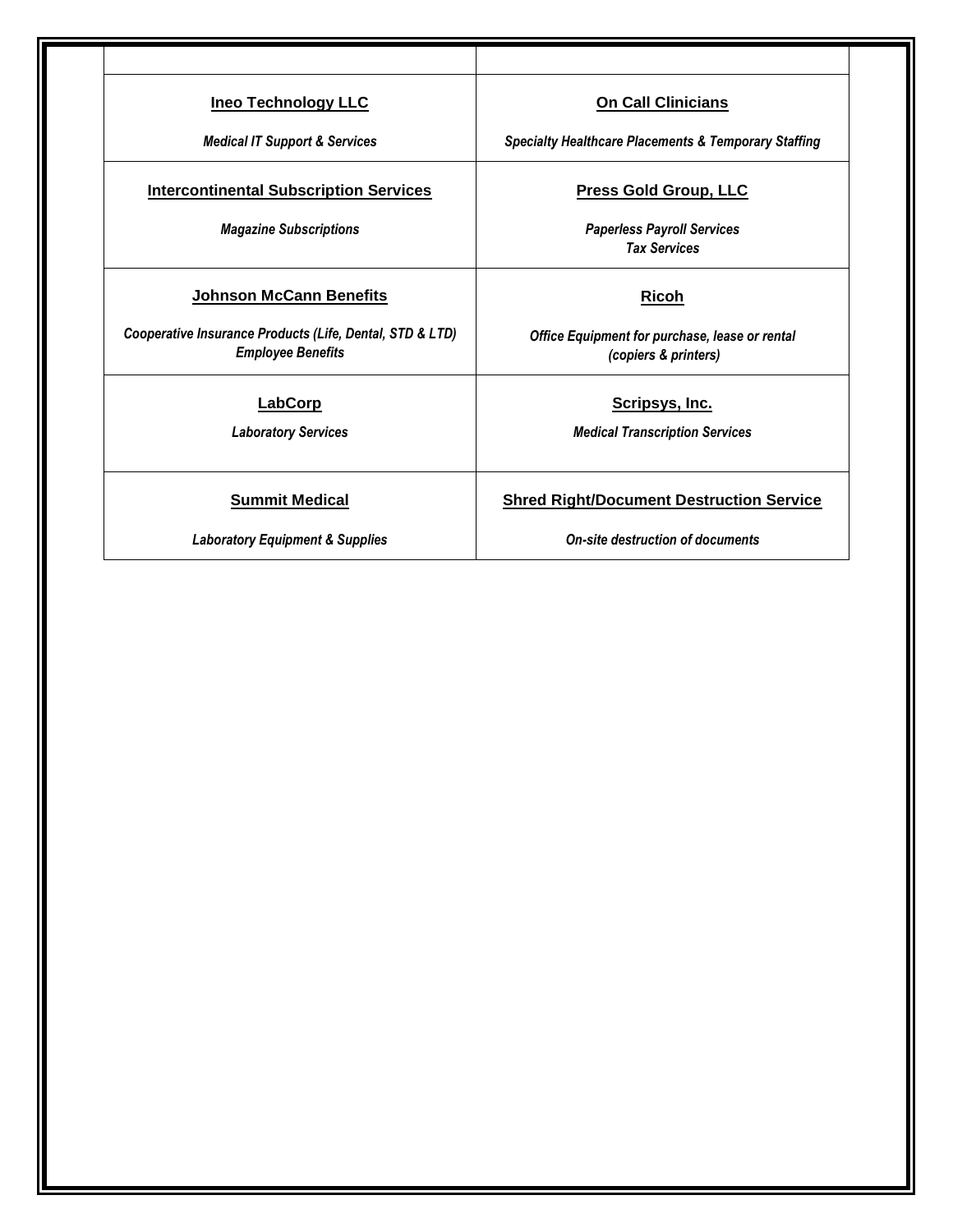

## **NATIONAL GROUP PURCHASING ORGANIZATION**

**TRIIUM has a contract with MedAssets (National GPO)**

## **Formerly known as The Broadlane Group**

**MedAssets (No Fee to Join) is offered to Healthcare Providers Only:**

- **Listed below is a sampling of contract descriptions of the type of vendor contracts available. A complete list is posted in the secure portion of TRIIUM's website at [www.triium.com.](http://www.triium.com/) (Login required)**
- **AT&T mobile phone data plan discount of 24% for employees**

**Sprint mobile phone data plan discount of 23% for employees** 

**Copiers**

**Exam Tables & Related Furniture**

**Handheld Instrument Repair Services**

**Information Technology**

**Medical Supply Distribution**

**Occupational Therapy, Physical Therapy & Rehab Products**

**Office Supplies**

**Bone Mineral Densitometry**

**Building Security**